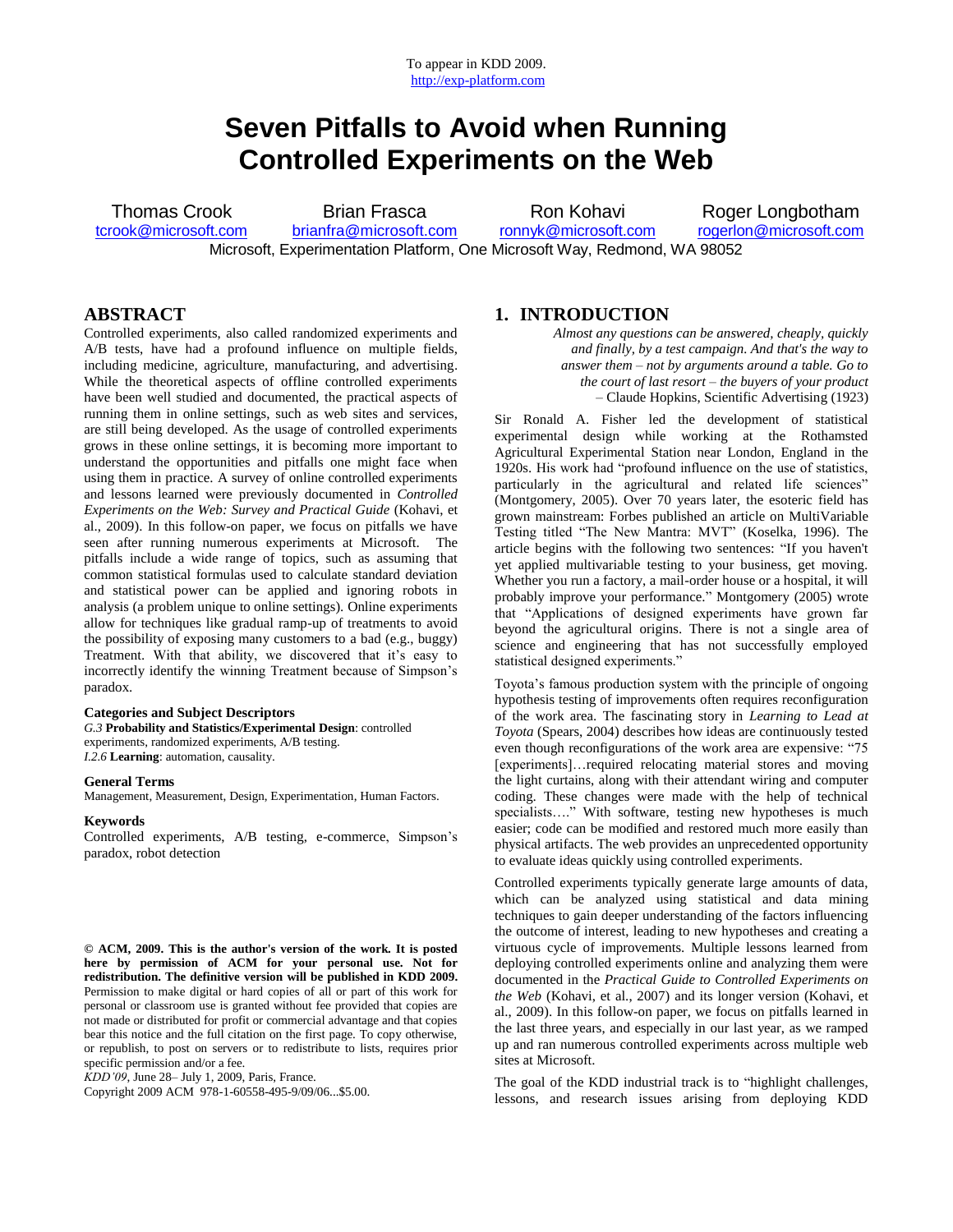technology." This paper focuses on important lessons, described as pitfalls, and related challenges we have identified. The pitfalls are all "real" in the sense that we experienced them and spent significant time working around them and documenting them so that you can avoid them.

The paper is organized as follows. Following a brief overview and definitions in Section [2,](#page-1-0) we review issues with choosing an OEC, the Overall Evaluation Criterion for experiments in Section [3.](#page-1-1) In Section [4](#page-3-0) we highlight that computation of confidence intervals when reporting percent effects is not accurate and show how to compute these for combinations of metrics. In Section [5](#page-3-1) we point out that for families of metrics the standard statistical formulas for computing variances fail to give the correct result because the independence assumption is violated. We recommend using Bootstrap, which is compute-intensive. In Section [6](#page-4-0) we warn readers about occurrences of Simpson's paradox, a common problem when ramping-up experiments. Sections [7](#page-5-0) warns about robots and proposes a novel way to evaluate whether robots that impact experimental results. Sections [8](#page-5-1) warns about audits, instrumentation and controlling all differences. We conclude the paper with a short summary.

#### <span id="page-1-0"></span>**2. CONTROLLED EXPERIMENTS**

In the simplest controlled experiment, often referred to as an A/B test, users are randomly exposed to one of two variants: Control (A), or Treatment (B), shown i[n](#page-1-2)  [Figure](#page-1-2) 1. This section mirrors the terminology and basic hypothesis testing overview as provided in *Controlled Experiments on the Web: Survey and Practical Guide* (Kohavi, et al., 2009) where additional motivating examples and multiple references to the literature are provided.

The terminology for controlled experiments varies widely in the literature. Below we define key terms used in this paper and note alternative terms that are commonly used.

**Overall Evaluation Criterion** (OEC) (Roy, 2001). A quantitative measure of the experiment's objective. In statistics this is often called the **Response** or **Dependent Variable** (Mason, et al., 1989; Box, et al., 2005); other synonyms include **Outcome**, **Evaluation metric**, **Performance metric**, or **Fitness Function**. Experiments may have multiple objectives and a scorecard approach might be taken, although selecting a single metric, possibly as a weighted combination of such objectives is highly desired and recommended (Roy, 2001 p. 50). A single metric forces tradeoffs to be made once for multiple experiments and aligns the organization behind a clear objective. A good OEC should not be short-term focused (e.g., clicks); to the contrary, it should include factors that predict long-term goals, such as predicted lifetime value and repeat visits.

**Variant.** A user experience being tested by being exposed to one of several variants, which include the Control and one or more Treatments.

**Experimental Unit.** The entity over which metrics are calculated before averaging over the entire experiment for each variant. Sometimes called an **item**. The units are assumed to be independent. On the web, the user is a common experimental unit. It is important that the user receive a consistent experience throughout the experiment, and this is commonly achieved through randomization based on user IDs stored in cookies. Throughout this paper, we will assume that randomization is by user.

**Null Hypothesis.** The hypothesis, often referred to as  $H_0$ , that the OECs for the variants are not different and that any observed differences during the experiment are due to random fluctuations.

**Confidence level.** The probability of failing to reject (i.e., retaining) the null hypothesis when it is true.

Power. The probability of correctly rejecting the null hypothesis, H0 , when it is false. Power measures our ability to detect a difference when it indeed exists.

**A/A Test.** Sometimes called a Null Test. Instead of an A/B test, you exercise the experimentation system, assigning users to one of two groups, but expose them to exactly the same experience. An A/A test can be used to (i) collect data and assess its variability for power calculations, and (ii) test the experimentation system (the Null hypothesis should be rejected about 5% of the time when a 95% confidence level is used).



**Figure 1: High-level flow for an A/B test** 

<span id="page-1-2"></span>**Standard Deviation (Std-Dev).** A measure of variability, typically denoted by  $\sigma$ .

**Standard Error (Std-Err).** For a statistic, it is the standard deviation of the sampling distribution of the sample statistic (Mason, et al., 1989). For a mean of  $n$  independent observations, it is  $\hat{\sigma}/\sqrt{n}$  where  $\hat{\sigma}$  is the estimated standard deviation.

**Statistical Significance.** To evaluate whether the Overall Evaluation Criterion differs for user groups exposed to Treatment and Control variants, a statistical test can be done. If the test rejects the null hypothesis, which is that the OECs are not different, then we accept a Treatment as being statistically significantly different. We will not review the details of the statistical tests, as they are described very well in many statistical books (Mason, et al., 1989; Box, et al., 2005; Keppel, et al., 1992).

## <span id="page-1-1"></span>**3. The Overall Evaluation Criterion**

To run a controlled experiment, one needs to decide on the OEC, or the Overall Evaluation Criterion, the key metric that is going to be compared. For web sites, our recommendation is to tie that metric to a long-term goal, such as using customer lifetime value. For example, a retail site might want to optimize not just shortterm revenues, but also for long-term indicators of loyalty and increasing wallet share: increase in repeat visits and purchases, signing up for e-mails, and purchasing from multiple departments.

Sometimes, when getting the true metric is hard, sites will use a surrogate metric as the following example shows.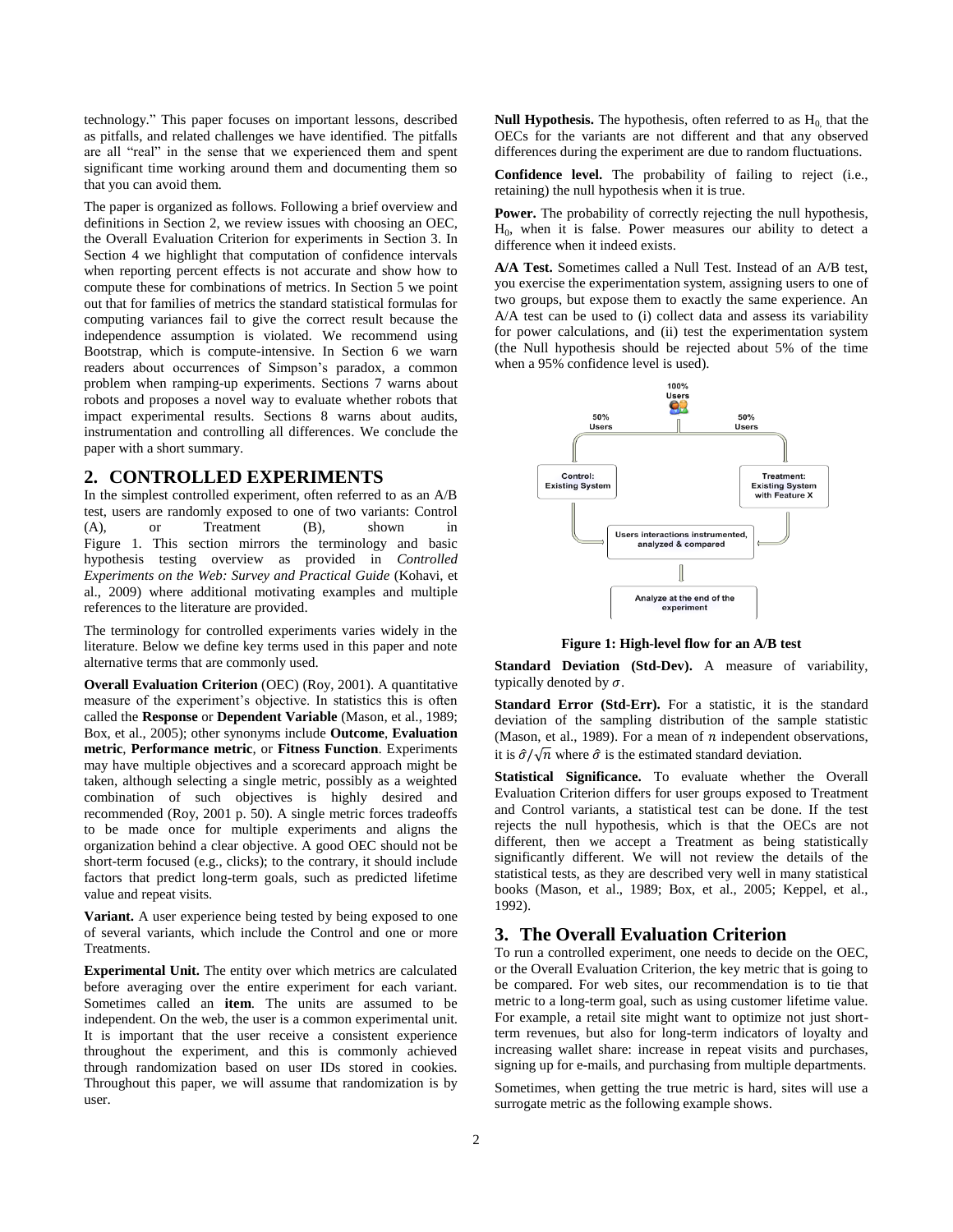#### **3.1 Office Online Example**

Microsoft's Office Online site [\(http://office.microsoft.com\)](http://office.microsoft.com/) had the following design (Control), shown i[n Figure 2.](#page-2-0)

The areas with red around them are "revenue generating links," which had a certain probability of leading to a sale of the Office suite. Tracking the actual purchase was hard, so the team settled on a surrogate OEC, which was "clicks on revenue generating links." They ran a controlled experiment, where the new treatment had a new design as shown in [Figure 3.](#page-2-1)



**Figure 2: The Control**

<span id="page-2-0"></span>

**Figure 3: The Treatment**

<span id="page-2-1"></span>The team thought that the new design would win on the OEC: clicks on revenue generating clicks, marked in red. However, the new design had 64% fewer clicks on those links. The experiment by itself was useful because the team thought their new design would perform better on OEC, and they now had to adjust their intuition, so it was a good learning experience.

However, there is a serious flaw with the OEC: clicks are a reasonable approximation to sales only if the conversion rate from click to purchase is the same in the old and new designs. The new version had the price shown on the page, and it sent more qualified users who are willing to spend \$149.95, thus having a significantly higher conversion rate.

Another common problem with OECs that we have seen is a local focus. For example, measuring the click-through rate on a small area of the page, ignoring the impact on other areas of the page.

A final example is picking an OEC like "time on site." It may initially seem like a good OEC, but we have examples where a new feature was introduced that was so hard to use that it slowed users' effectiveness, growing their time on the site, but for the wrong reason.

The litmus test for an OEC should be: is it possible to do something simple (sometimes clearly dumb) and wrong that will improve the OEC but not meet the real business goal? If that is easy, how do you know that your complicated feature is not improving the OEC because it has a small "dumb" component? Here is why the above OECs do not pass the litmus test.

- 1. Office online click-throughs on revenue generating links. The OEC assumes that the conversion rate from a click to purchase is fixed. One can create a link labeled "Free download for 60 days" that will do wonders to the OEC, but the conversion will be much lower than a "Buy for \$149.95" link. Is this ultimately going to generate more revenues? Unclear.
- 2. Click-through on a small area of the site (e.g., slot). It's easy to make an area stand out by making it a bold, with a different background, maybe even flashing. More people might click in the short term, but what about the whole-page click-through rate? What about long-term value?
- 3. Time on site. By making things harder to find or making navigation harder, users might stay longer on the site, but leave frustrated.

**Pitfall 1: Picking an OEC for which it is easy to beat the control by doing something clearly "wrong" from a business perspective.**

We want to caution against overcorrecting here. Sometimes picking a simple OEC is a good way to start experimenting, without worrying about the perfect OEC. When the MSN home page wanted to display an additional ad, we helped pick a simple OEC that looked at immediate revenue impact due to reduced click-throughs on the page, ignoring long-term effects such as slot blindness. The idea was negative even under this simple and conservative OEC, so it would have been worse under more sophisticated versions (Kohavi, et al., 2009).

## **3.2 Support Sites are Challenging**

Many support sites provide an explicit feedback mechanism in the form of inline and/or pop-up surveys that allow users to rate their experience in terms of factors such as relevance and usability. These ratings are problematical. Such surveys are subject to nonresponse bias, wherein the sample of respondents is not representative of the total user population. It is well known that users with negative attitudes towards the company or product, or who have had an unsatisfactory experience, are more likely to respond to such surveys.(Hill, et al., 2007). Hill and his co-authors note that the minimum response rate needed to correct for nonresponse bias is 30%(p. 84). Given that the observed response rates for online support sites we have worked with is in the low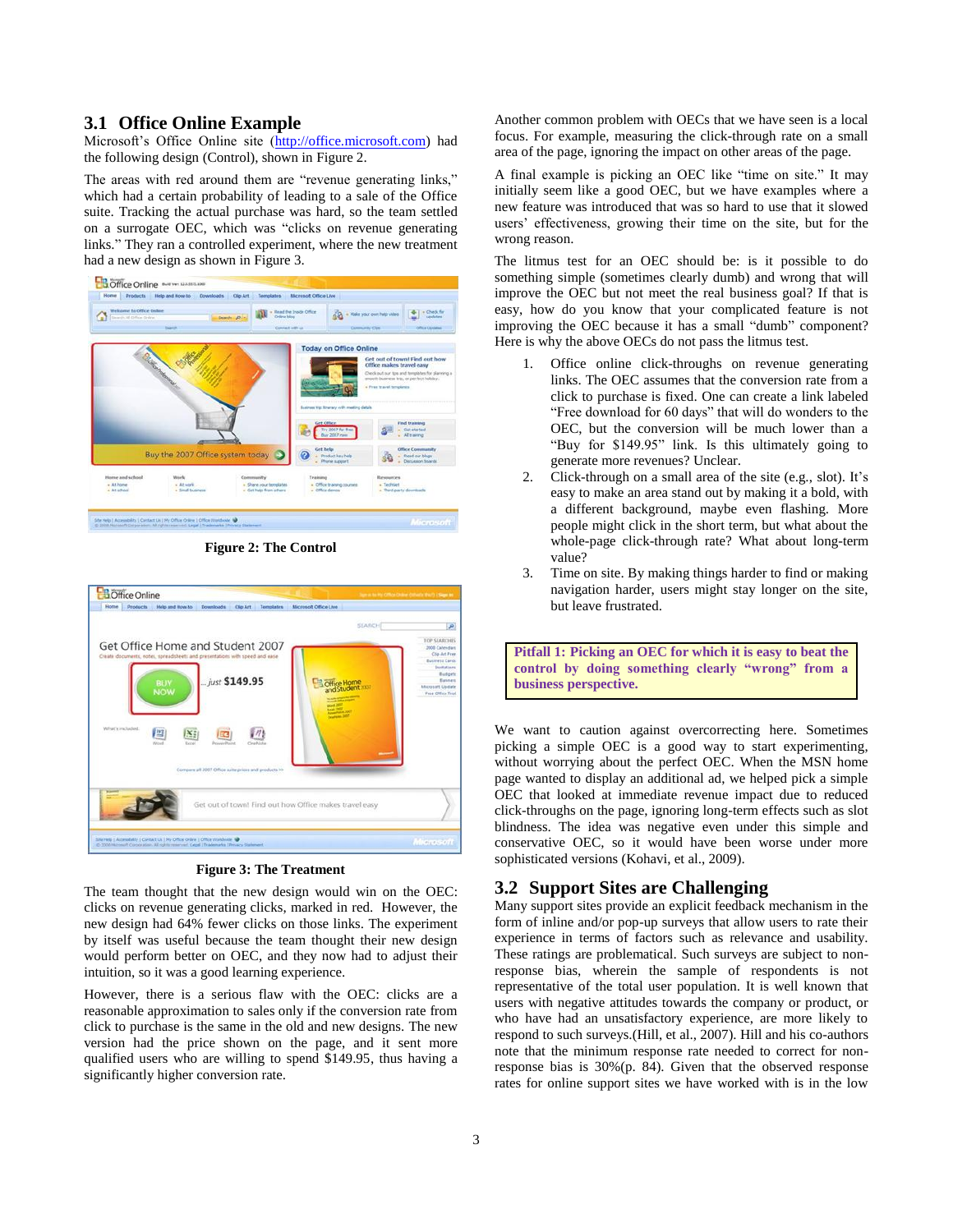single digits, we assert that online surveys are not a suitable source of input for Overall Evaluation Criteria.

Prior research to infer user interest based on implicit actions used an instrumented browser, such as the Curious Browser (Claypool, et al., 2001). The researchers found that time spent on a page and the amount of scrolling on a page has a strong correlation with explicit interest, while individual scrolling methods and mouseclicks are ineffective in predicting explicit interest. Later research also noted that how a user exited a result or ended a search session is important (Fox, et al., 2005).

Setting the OEC to time spent on page (dwell time) fails the litmus test noted in pitfall 1. For example, in a Microsoft health related site, a widget was redesigned to make health articles more accessible. Time spent on pages and total session time increased (satisfying the objective), but drilling down to the reasons, the new widget in the Treatment was used less often than the one in the Control. Users may have been more confused, thus taking longer to find what they need.

We also ran an experiment on Microsoft's support site, support.microsoft.com, where dwell time was the OEC. However, it was not clear at all whether the lower times were due to the user experience improving or users giving up.

Finding a good general OEC for support sites is challenging. We do want to mention that limited experiments are still possible. For example, a particularly successful support site experiment we ran involved the test of a rudimentary personalization feature. The support.microsoft.com site contained a top center "Instant Answers" module with links to common support issues selected by the site editors. We tested a new treatment that personalized these links by the browser and operating system versions of the user's HTTP header. The treatment performed over 50% better than the control on the OEC of Click-through rate, without decreasing the clickthrough rate for the whole page.

#### <span id="page-3-0"></span>**4. CONFIDENCE INTERVALS**

It is useful to give a confidence interval for the difference in the means of the Treatment and Control in addition to the results of the hypothesis test. The confidence interval provides a range of plausible values for the size of the effect, whereas the hypothesis test only determines if there is a statistically significant difference in the means. The formula for the confidence interval for the difference in two means is fairly straightforward (Box, et al., 2005).

For many online metrics, the difference in the means is so small that percent change has much more intuitive meaning than the absolute difference. For example, for a recent experiment we ran, the Treatment effect for clickthrough rate was 0.00014. This translated to a 12.85% increase for the Treatment. The latter number was much more meaningful to decision makers. The percent difference is calculated as the delta between the means of the Treatment and Control divided by the mean for the Control times 100%.

Forming a confidence interval around the percent change is not a straightforward extension of the confidence interval for the absolute effect. The reason is we are now dividing by a random quantity. The initial derivation of this interval is due to Fieller (1940) and the formulas are shown in Kohavi et al (2009). We would not want to use a log or other transformation since business owners may reject results that are not expressed in the same units

they are familiar with and percent increase has a natural business interpretation.

These formulas assume the covariance between the Treatment and Control mean is zero, which will be true in a controlled experiment when the randomization is carried out properly.

OECs may be a combination of metrics, or key performance indicators (KPIs). This combination could be either

- 1) A linear combination of metrics
- 2) A nonlinear combination of metrics that have the same basis<sup>1</sup> or
- 3) A nonlinear combination of metrics that do not have the same basis.

In the first case, the mean and variance of the OEC can be calculated from the means and variance of the metrics using the standard formulas and the confidence intervals are the usual symmetric confidence intervals using the normal distribution.

In the second case, one can calculate the OEC for each experimental unit then calculate the mean and variance of the OEC values across experimental units and then the confidence intervals.

The third case is more challenging, but we can use Rao's result: (1973 p. 387). If the OEC is a general function of k primary metrics, i.e. OEC =  $g(X_1, X_2, ..., X_k)$ , and if  $g(.)$  is a totally differentiable function of k variables, if  $(X_1, X_2, ..., X_k)$ asymptotically follow a joint Normal distribution with means  $\mu_1$ ,  $\mu_2, \ldots, \mu_k$ , and covariances  $\sigma_{ij}$ , i, j = 1,...k, then the OEC will asymptotically follow a Normal distribution with mean  $g(\mu_1, \mu_2)$  $\mu_2$ ,...  $\mu_k$ ) and variance

$$
\sigma^2(OEC) = \sum_{i=1}^k \sum_{j=1}^k \sigma_{ij} \frac{\partial g}{\partial X_i} \frac{\partial g}{\partial X_j}
$$
(1)

Provided  $\sigma^2(OEC)$  is not zero and that  $g(\mu_1, \mu_2, \dots \mu_k)$  exists. The totally differentiable requirement leaves out many functions where truncation or discretization is utilized. We also have to assume the sample sizes are large enough for  $g(X_1, X_2, ..., X_k)$  to have a Normal distribution.

**Pitfall 2: Incorrectly computing confidence intervals for percent change and for OECs that involve a nonlinear combination of metrics**

## <span id="page-3-1"></span>**5. METRICS, STANDARD DEVIATIONS AND POWER**

To compute statistical significance for different metrics of interest, we need to estimate the variance of the OEC. After running thousands of A/A tests, we discovered that variances for some metric families are inaccurately estimated using the standard statistical formulas. Specifically, the variance for click-through rate (CTR), defined as (sum of clicks)/(sum of page views) for the Treatment or Control for the time period of the experiment was significantly underestimated. In these cases, we have found the Bootstrap method (Efron, 1993) to be an excellent way to estimate the variance. The bootstrap is a resampling technique with

l

 $1$  Two metrics have the same basis if they are calculated over the same experimental unit. For example, page views per user-day and clickthroughs per user-day have the same basis, user-day.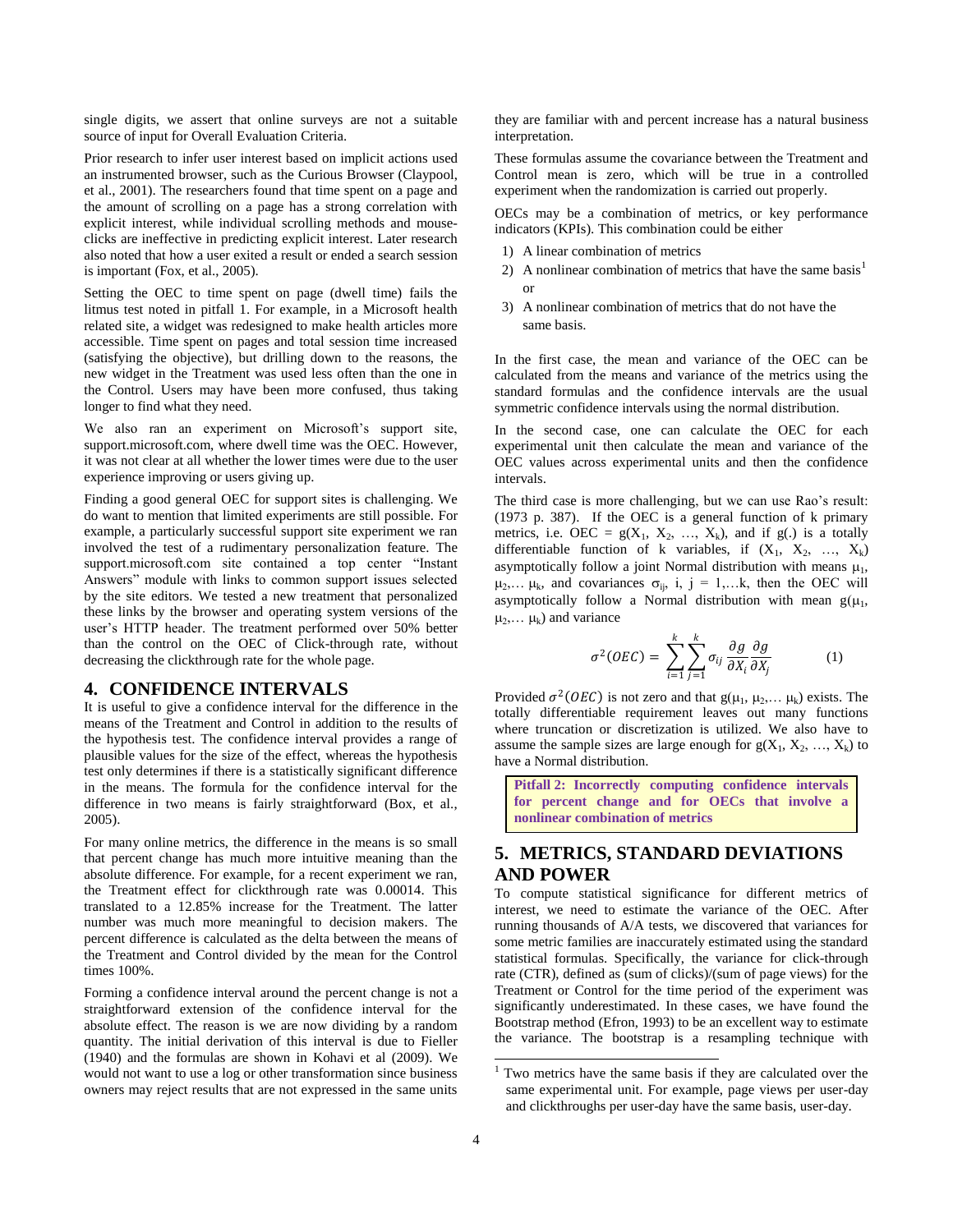replacement where the parameter of interest is calculated for each sample drawn and then we calculate the variance of these estimates. We currently take 1000 bootstrap samples. We recommend that you compare the formula variance for any metric with the Bootstrap estimate if you are not sure the formula for the variance is accurate. We now routinely use the bootstrap method to estimate variances whenever the experimental unit used in the calculation of the metric is different from the one used in the random assignment to the variants. For example, our standard method of random assignment is to assign users to Treatment or Control using a user ID stored in the cookie. Then we will use the bootstrap estimate for the variance of any metric that does not have user as the experimental unit (e.g. clicks per user-day or session). Care must be taken in the calculation of variance and power. The metrics may be considered in two categories: those where the experimental unit is the same as the randomization unit (referred to below as *per user* metrics) and those where it is not.

#### **5.1 Per User Metrics**

It is difficult to calculate the power for per user metrics because these metrics accumulate over time and most have increasing means and standard deviations, e.g., clicks per user and page views per user. A metric that is a ratio for each user (e.g. clickthrough rate) does not necessarily have an increasing mean and standard deviation, but the standard deviation of the mean does not decrease with the square root of the sample size as normally expected (Kohavi, et al., 2009).

The best way to calculate the power for these metrics is to run an A/A test prior to the A/B test to get the mean and standard deviation for different lengths of test. One can then interpolate or extrapolate to get the approximate power.

## **5.2 Non-Per User Metrics**

Metrics, such as those with an experimental unit of user-day or session, have the complication that the experimental units are not independent, even if the averages and standard deviations are not increasing. Below are three examples of non-per user metrics.

- User-day metrics are those where user's behavior during 24 hour time periods are averaged, e.g. page views per user per day.
- Session metrics are defined during a period of user activity and are separated by periods of inactivity, customarily 30-minutes. We can then look at metrics, such as clicks or page views per session.
- Click-through rate defined for the duration of the experiment. Business users tend to focus on this metric, although we found that it to be very sensitive to robots.

There is usually some positive correlation between experimental units for these metrics and sites that have more loyal customers (higher return rate) have higher correlations. Ignoring the correlations leads to underestimation of the standard deviation. We have been using Bootstrapping to estimate the standard deviation for these metrics and getting good results, validated through A/A tests.

The only class of metrics where the power and standard deviation calculations are straightforward are conversion rates for users. For example, the percent of users who purchase an item or the percent of users who click on a link. These metrics follow the Bernoulli distribution when randomization is by user.

**Pitfall 3: Using standard statistical formulas for computations of variance and power.** 

## <span id="page-4-0"></span>**6. SIMPSON'S PARADOX**

One of our recommendations for running online controlled experiments is to start an experiment with a small percentage of users assigned to the Treatment(s) and ramp that percentage (Kohavi, et al., 2007). One of the problems with ramp-up is that an analysis of the Control and Treatment that includes two or more periods with different percentages assigned to the treatment can be incorrect due to Simpson's paradox (Simpson, 1951; Malinas, et al., 2004; Wikipedia: Simpson's Paradox, 2008).

[Table 1](#page-4-1) shows a simple example, where a website has one million visitors per day, on each of two days: Friday and Saturday. On Friday, the experiment runs with 1% of traffic assigned to the Treatment, and then on Saturday that percentage is raised to 50%. Even though the treatment has a conversion rate that is better on Friday (2.30% vs. 2.02%) and a conversion rate that is better on Saturday (1.2% vs. 1.00%), if the data is simply combined over the two days, it would appear that the Treatment is performing worse (1.20% vs. 1.68%).

<span id="page-4-1"></span>**Table 1: Conversion Rate for two days. Each day has 1M customers, and the Treatment (T) is better than Control (C) on each day, yet worse overall**

|   | Friday<br>C/T split: 99%/1% | Saturday<br>C/T split: 50%/50% | Total      |
|---|-----------------------------|--------------------------------|------------|
|   | 20,000                      | 5,000                          | 25,000     |
|   | $\frac{30}{2}$ = 2.02%      | $= 1.00\%$                     | $= 1.68\%$ |
|   | 990,000                     | 500,000                        | 1,490,000  |
| т | 230                         | 6,000                          | 6,230      |
|   | $= 2.30\%$                  | $= 1.20\%$                     | $= 1.20\%$ |
|   | 10,000                      | 500,000                        | 510,000    |

There is nothing wrong with the above math. It is mathematically possible that  $\frac{a}{b} < \frac{A}{B}$  $\frac{A}{B}$  and that  $\frac{c}{d} < \frac{C}{D}$  $\frac{c}{b}$  while  $\frac{a+c}{b+d}$  $\frac{a+c}{b+d} > \frac{A+C}{B+D}$  $\frac{A+C}{B+D}$ . The reason this seems unintuitive is that we are dealing with weighted averages, and the impact of Saturday, which was a day with an overall worse conversion rate, impacted the Treatment more.

Here are other examples from controlled experiments where Simpson's paradox may arise:

- 1. Users are sampled. Because there is concern about getting a representative sample from all browser types, the sampling is not uniform, and users with some browsers (e.g., Opera, Netscape) are sampled at higher rates. It is possible that the overall results will show that the Treatment is better, but once the users are segmented into the browser types, the Treatment is worse for all browser types.
- 2. An experiment runs on a web site that is implemented in multiple countries, say US and Canada. The proportions assigned to the Control and Treatment vary by country (e.g., the US runs at 1% for the Treatment, while the Canadians do power calculations and determine they need 50% for the Treatment). If the results are combined, the Treatment may seem superior, even though if the results were broken down by country, the Treatment will be inferior. This example directly mirrors the ramp-up example shown previously.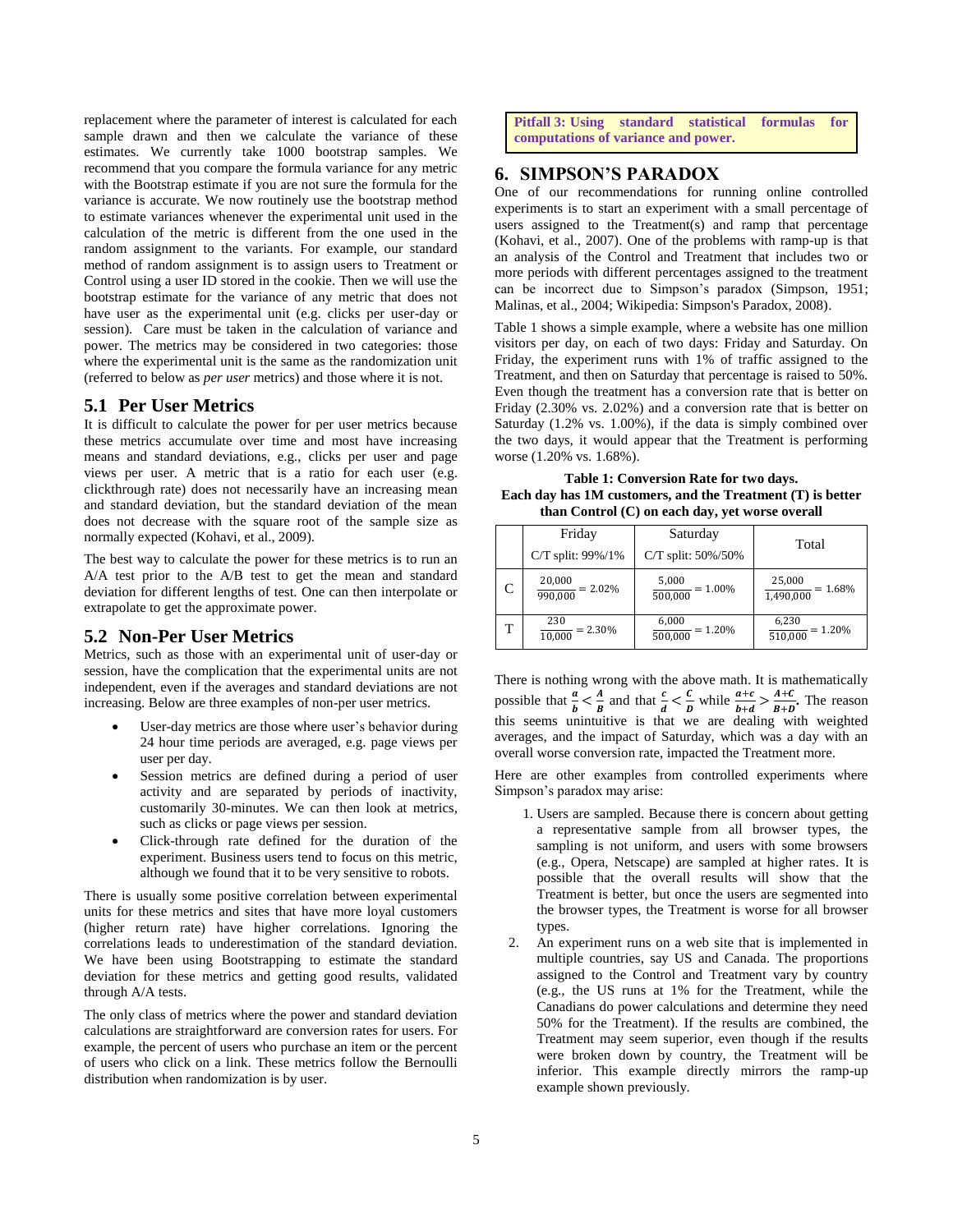- 3. An experiment is run at 50/50% for Control/Treatment, but an advocate of the most valuable customers (say top 1% in spending) is concerned and convinces the business that this customer segment should be kept stable and only 1% will participate in the experiment. It is possible that the experiment will be positive overall, yet it will be worse for both the most valuable customers and for the non-valuable customers.
- 4. An upgrade of the website is done for customers in data center DC1 and customer satisfaction improves. A 2nd upgrade is done for customers in data center DC2, and customer satisfaction there also improves. It is possible that the auditors looking at the combined data from the upgrade will see that overall customer satisfaction decreased.

While occurrences of Simpson's paradox are unintuitive, they are not uncommon, and we have seen them happen multiple times in real life. Possible solutions include: (i) paired t-tests where each pair (Control, Treatment) is chosen from a period where the proportions were stable; and (ii) using weighted combinations. The simplest solution, which we use, is to throw away the data from the ramp-up period, which is usually short relative to the experiment.

**Pitfall 4: Combining metrics over periods where the proportions assigned to Control and Treatment vary, or over subpopulations sampled at different rates**

## <span id="page-5-0"></span>**7. ROBOTS IMPACT RESULTS**

Web sites are accessed not only by human users but also by robots such as search engine crawlers, email harvesters and botnets. The traffic generated by robots is not representative of the human population (e.g., excessive clicks and page views in patterns that differ from human patterns) and can cause misleading results.

Robots should be excluded from experiments focused on improving the human experience whereas humans should be excluded from experiments focused on the robot experience (e.g., for Search Engine Optimization). In practice, however, identifying robots is difficult (Tan, et al., 2002; Kohavi, et al., 2004; Bomhardt, et al., 2005; Bacher, et al., 2005; Wikipedia: Internet bot, 2008; Wikipedia: Botnet, 2008).

For example, in an experiment on the MSN portal, where a small change was done to only one module, we found that the clickthrough rate on several areas of the page were statistically significantly different. Since the change was small and localized to one area of the page, we were surprised to see significant differences in unrelated areas. Upon deeper investigation, we found that the differences were caused by robots that accept cookies and execute JavaScript. Executing code in JavaScript is one of the most common characteristics that separate humans from robots, and some web analytic vendors even claim that page tagging using JavaScript is so robust that no additional robot detection should be done. Yet in this case these robots were executing JavaScript "onclick" events, which fire on the MSN portal when users click a link on a web page, at extremely high rates of about 100 per minute for durations of 2.5 hours.

Robots implemented by automating browsers such as Internet Explorer or Firefox support all of the functionality of those browsers including cookies and JavaScript. Furthermore, when such a robot runs from a machine also used by a human, both the robot and human will typically share the same cookies. If the user

identity is stored in a cookie (very common), then the user appears to be schizophrenic, acting like a human at certain times and like a robot at others.

For experimentation, we are primarily concerned with removing robots that cause a bias. If the traffic from a robot is distributed across the variants of an experiment in an unbiased way, then the presence of the robot adds noise to the data and reduces the power of the experiment but does not invalidate the results. Robots that are seen as multiple unique users due to resetting their cookies or running from multiple machines do not introduce bias. Robots that act like a single user and consistently generate traffic for a single variant, however, can create a significant bias. For example, if a robot consistently assigned to variant A generates an excessive number of clicks, it may cause A to have a statistically significantly higher click-through rate than B even if B is preferred by human users.

Although it is difficult to identify all robots in general and there is no clear way to evaluate how good a robot detection algorithm performs on real data, controlled experiments can provide such a unique evaluation function, at least for the robots most critical for analysis: those that can skew the results by accepting cookies and behave like extreme users. The novel evaluation scheme we propose is to use A/A tests, where users are split into Control and Treatment, but there is no systematic difference between the two versions they are exposed to. The Null hypothesis in an A/A test should be rejected about 5% of the time when a 95% confidence level is used. If this does not hold true, then there is a bias introduced by extreme behavior of users, which are most likely robots being assigned to a particular variant. Multiple A/A tests must be run in order to have confidence whether biased robots exist in the data. However, an interesting observation is that these don't have to be live A/A tests. It is sufficient to run tests post-hoc ("offline") by re-randomizing users and assigning them to Control/Treatment and evaluating the hypothesis that they are the same. We are now developing heuristics to detect robots, but it is a significant challenge.

**Pitfall 5: Neglecting to filter robots**

## <span id="page-5-1"></span>**8. AUDITING THE ANALYSES**

It is critical to validate the collection of user behavior data, the assignment of users to experiment variants, and the calculation of metrics. While running experiments on numerous websites, we have encountered problems in every stage of the analysis pipeline that have led to incorrect results. This section describes the validation steps we developed to detect data quality and analysis problems.

## **8.1 Logging Test**

After instrumenting the application (e.g., website) to send user behavior data to the experimentation system, a logging test should be run to validate that the data is being properly recorded. There are several ways to do this validation and ideally all should be used:

#### *8.1.1 Compare with system of record*

Most websites already send user behavior data to a reporting system or other system of record. Data loss or corruption can often be detected by comparing the data received by the experimentation system with the system of record. If possible, it is best to do a detailed record-by-record comparison between the two systems. This allows flagging specific records captured by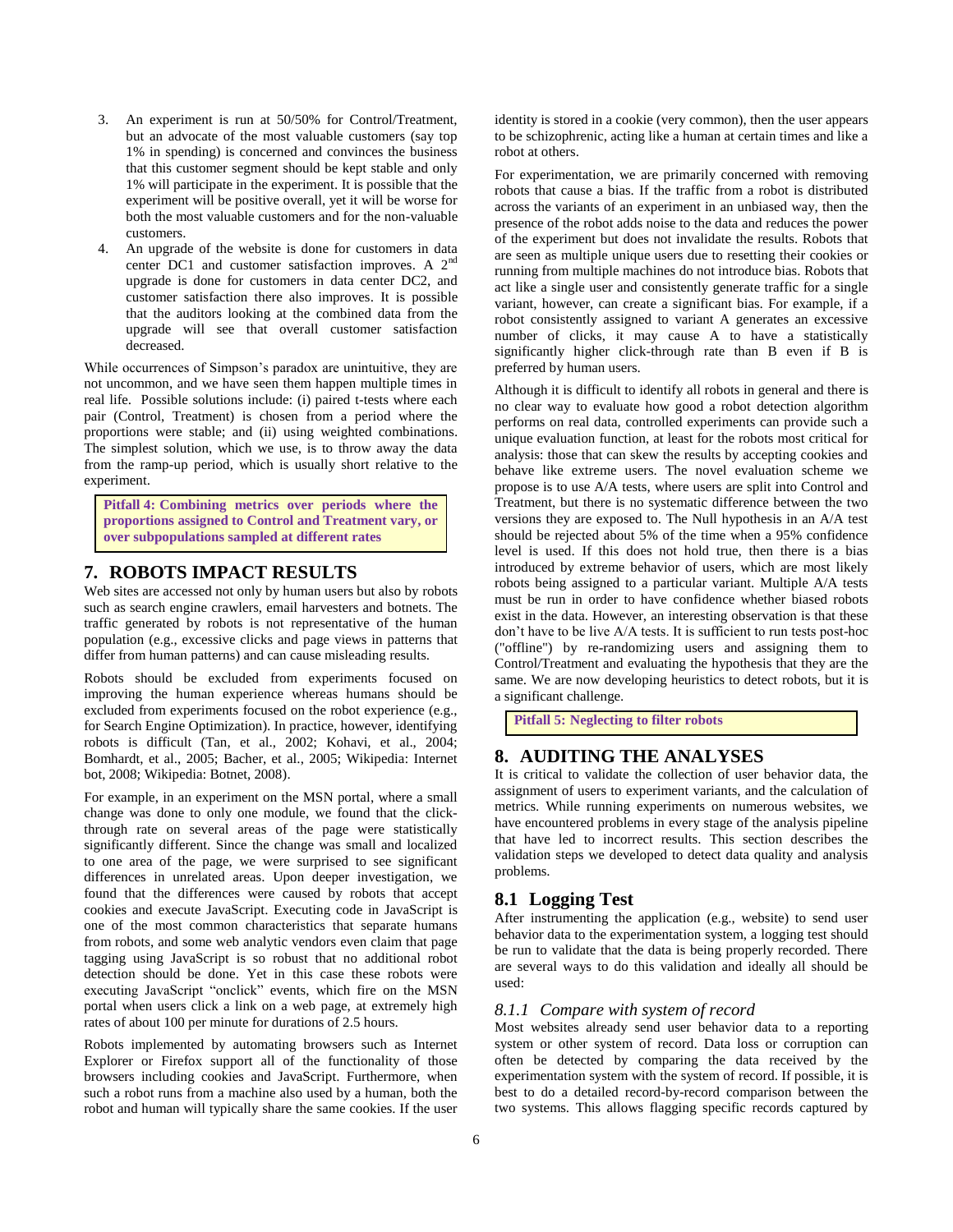only one of the systems which can lead to insights if there is a collection problem. Otherwise, doing comparisons of aggregate values (e.g., received X page views in a particular hour) can still provide a high level sanity check. If the experimentation system uses data directly from the system of record and there is no alternative data collection system, then the other techniques discussed below are still applicable.

It is interesting to point out that in a few cases our audits found serious problems with the Microsoft "system of record." Some of these systems have complicated ETL (Extract-Transform-Load) processes and have evolved over the years. Our relatively simple logging infrastructure has fewer opportunities to lose data.

#### *8.1.2 Compare with generated data*

For many applications including websites, end user behavior can be simulated through software. Comparing the simulated user actions with the collected user behavior data is a powerful validation technique. Since you know exactly what data should be received, it is easy to identify missing, extra or corrupted data. This is in contrast to comparing with a system of record which itself may have unreliable data.

One challenge with this technique is mimicking the diversity of end users. In the case of a website, end users may be located around the world, have different internet connections speeds and use different web browsers which may all impact the reliability of data collection. Certain applications may also maintain state for end users (e.g., shopping cart, order history, wish list, contacts, etc.) which can be difficult to mimic.

Nevertheless, this technique has proven quite useful in practice even with very simple simulated data. We have identified several data collection bugs since we started using this technique after a couple of experiments failed due to incorrectly logged data.

#### *8.1.3 Look for unexpected patterns*

Typically, there are certain patterns that we expect to find in the data. For example, most websites have more traffic during the day and on weekdays than they do during the night and on weekends. When the patterns observed in the data do not match the expected patterns for the application then it casts doubt on the validity of the data and raises a flag that a deeper investigation may be necessary. Since such patterns are highly application specific, it is important to work with the business owners to understand the expected behavior.

Here are some of the patterns we've found useful to look at:

- 1. *Volume of data over time.* One of the most useful patterns to look at is the count of observations (e.g., page views) received over time. An outage in either the data collection system or the application itself will appear as a drop in data volume. Also, as noted above, comparing the observed data with the pattern expected by the business can identify potential data collection problems.
- 2. *Number of new and repeat users over time.* Seeing fewer repeat users than expected may indicate a bug where the user identifier is regenerated causing repeat users to appear as new users.
- 3. *Ratios of related observations over time.* Observations such as page views and clicks in a website are typically proportional to each other. An abnormal change the ratio of such observations is a likely indication of either a data collection problem or a robot that only generates data for one of the two observations.

4. *Dimensional analysis.* All of the above patterns can be broken down by dimensional attributes for additional insight. For example, breaking down the patterns by the web browser used (e.g., IE6, IE7, Firefox 2, Firefox 3, etc.) may highlight problems that appear in some browsers but not in others.

## **8.2 A/A Test**

Distributing end users across the variants of an experiment both consistently and without bias are critical requirements for running valid controlled experiments. Each user must consistently receive the same variant over the course of the experiment in order to minimize inconsistent experiences and primacy effects. Each variant must be given to an unbiased set of users in order to make the comparison between variants valid. If there is a bias where users of Internet Explorer 7 are more likely to receive variant A than B, for example, the comparison between those variants is impacted not only by the difference between the variants but also the difference between browser versions.

While a logging test helps to validate that data is being properly recorded, it will not detect problems due to end users being incorrectly assigned to variants. An A/A test, however, can be used for that purpose. The application code used to assign users to variants and execute the appropriate variant must be the same as it would if the variants were different. Running an experiment in this configuration allows us to perform a number of sanity checks to validate that the experimentation apparatus itself is functioning properly.

Verifying that each end user consistently received a single variant can be done by injecting variant specific information into the user behavior data. For example, if users in variant A should receive page X but users in variant B should receive page Y then recording the URL (X or Y) in a page view observation allows checking whether any user received the wrong page.

A critical sanity check is to verify that users are divided between the variants in the appropriate ratio. For example, if each variant is configured to be assigned to 50% of users (recommended to maximize the statistical power in A/B tests) then check that the actual percent of users assigned to each variant is not statistically significantly different from 50%. This check can also be done on sub-populations in order to detect an assignment bias. The browser bias described above could be detected by performing this test on browser versions. In addition to looking at the number of distinct users assigned to each variant, we have also found it useful to look at the amount of data generated by those users. This will detect data collection bugs that impact the variants differently (e.g., data collection only being enabled for the Treatments and not for the Control).

Finally, by making the variants identical we know that there should be very little difference in the metrics measured for each variant during the experiment. Specifically, 95% of metrics should have no statistically significantly difference between the variants when a 95% confidence interval is used to determine statistical significance. If too many (or too few) metrics are statistically significantly different between the variants of an A/A test then the results are suspect and further investigation is warranted.

#### **8.3 Offline A/A Test**

As mentioned in Section [7,](#page-5-0) we initially developed the idea of an "offline" A/A test as a mechanism to evaluate robot detection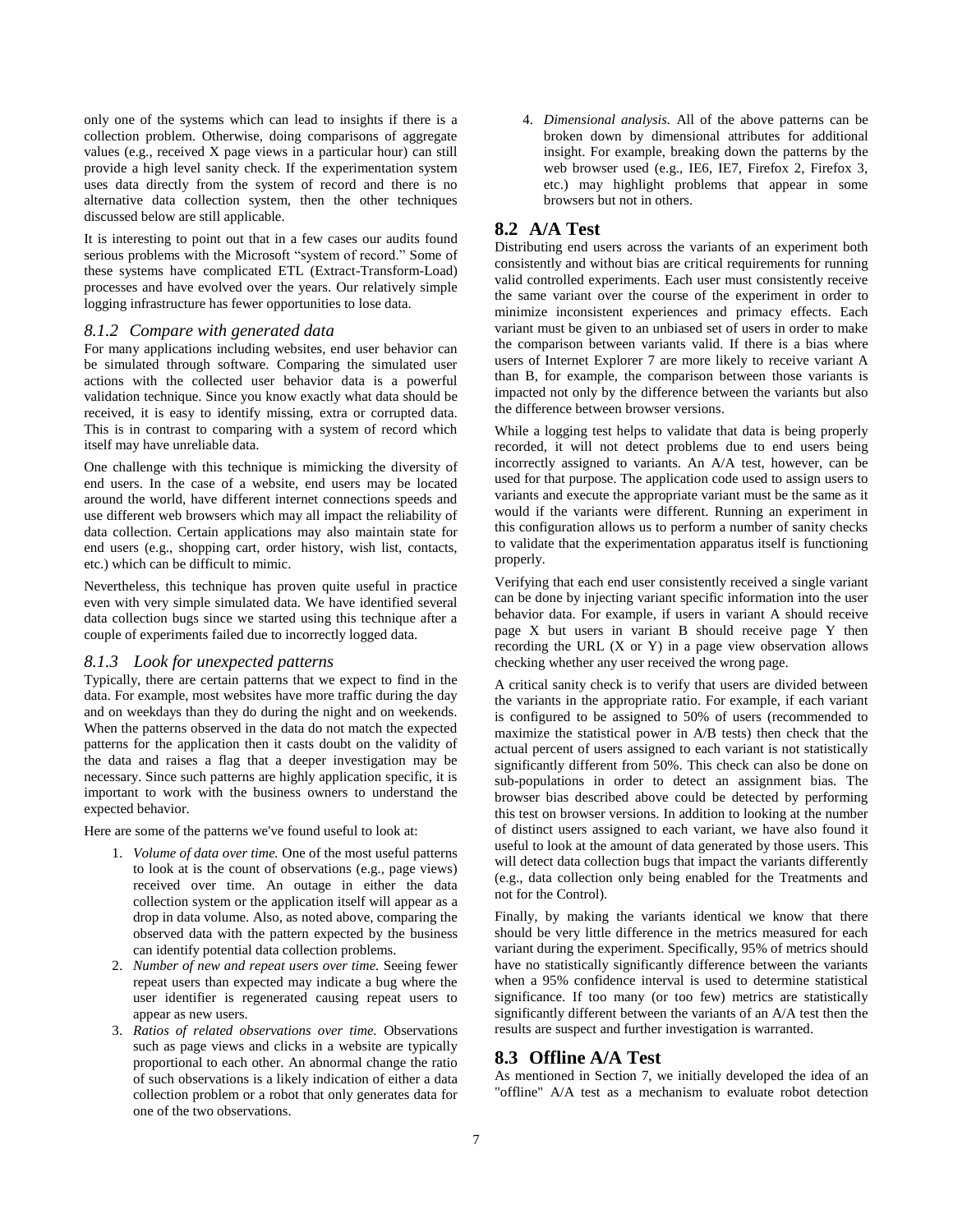algorithms. However, we have found this technique to be useful in uncovering other metric calculation problems as well.

When we first attempted to validate our results using offline A/A tests we found that 30% (as opposed to the expected 5%) of metrics where statistically significant. Standard formulas underestimated the standard deviation for many of the metrics we calculate as discussed in Section [4.](#page-3-1)

It is important to note that offline A/A tests identify very different problems than normal A/A tests. An offline A/A test finds problems with the calculation of metrics whereas a normal A/A test detects variant assignment bugs and biased data collection.

#### **8.4 Rich Instrumentation**

Rich server and client side instrumentation is required for comprehensive analysis of online experiments.

#### *8.4.1 Collect data at referrer and destination points*

To get a full picture of users' behavior, it is important to collect data at all referrer and destination points in online applications. For example, if you only record the behavior of users once they click through to a secondary page, you will be missing information about users who never clicked through in the first place. The following example illustrates this concept:

A team we worked with wanted to test a new version of a Flashbased navigation component on its homepage. Clickable areas within the existing and experimental versions of the Flash component served to direct users to content pages deeper within the site. The team elected not to instrument the home page or the Flash component but to rely solely on page views on destination pages (with referrers other than the home page filtered out) to measure their OEC of click-throughs from the Flash control to destination pages.

Because we were limited to destination page view data with referrer information, we only knew the performance of the old and new variants conditioned on the event that the user clicked on the Flash control at all. The problem here is that some users may dislike one of the versions of the Flash control so much that they never click at all. Lacking a page view observation on the home page, we could not get a complete record of user behavior.

Rich server and client side instrumentation is required for comprehensive analysis of online experiments.

## *8.4.2 Over-instrumenting is better than under-*

## *instrumenting*

Collecting more observations than required for computing your metrics and OEC can help identify implementation bugs that can bias experiment results. For example, by collecting server side page request observations we were able to identify an issue in which FireFox was requesting each page twice due to an IMG tag with an empty SRC attribute on the page.

In contrast to our advice to collect rich observational data, we do not advocate the reporting of long lists of metrics. Providing too many results allows people to cherry pick the ones that support their favored outcome while ignoring the results that do not support it. Remember that when using a 95% confidence level, one out of twenty results will show significance due to random chance.

**Pitfall 6: Failing to validate each step of the analysis pipeline and the OEC components**

#### **9. Control is Crucial**

It is all too easy to allow the variants you are comparing to differ in some way besides the feature you want to test. For example, if you are using client side redirect through JavaScript to show the content of the Treatment and not the Control, you may have an extra delay on in the Treatment. This will likely cause a decrease in click-through rate and other metrics. Of course any experiment where there is a redirect or other delay in one variant and not the others will be biased. Our recommendation is to choose an approach to experimentation that does not require a redirect, but if you need to use that method you should include the redirect in all variants you are testing.

Another common mistake experimenters make is when a site conducting an experiment has frequent updates (e.g. news or other content) and these updates are not made equally to all variants. One experiment we ran involved a test of headline placement on the MSN homepage. The headlines being shown were intended to be same in Treatment and Control, but in a different order. However, one of the headlines was different for a seven hour period. A graph of the hourly clickthrough rate (CTR) for two days of this experiment is given in Figure X with the red box highlighting the seven hour period.



**Figure 4: Click-through Rate for Video module**

The Treatment was significantly better than the Control before taking this seven hour period out of the analysis but there was no difference once it was removed.

**Pitfall 7: Forgetting to control for all differences, and assuming that humans can keep the variants in sync**

#### **10. SUMMARY**

*Good judgment comes from experience, and and a lot of that comes from bad judgment. -- Will Rogers*

Controlled experiments have had profound influence on multiple fields, including medicine, agriculture, manufacturing, and advertising. Their widespread adoption in software development of web sites and services is just beginning. We reviewed pitfalls we have seen in running experiments at Microsoft over the last three years since the Experimentation Platform team was formed.

We started off with pitfall 1 related to the most important decision when running an experiment: the Overall Evaluation Criterion.